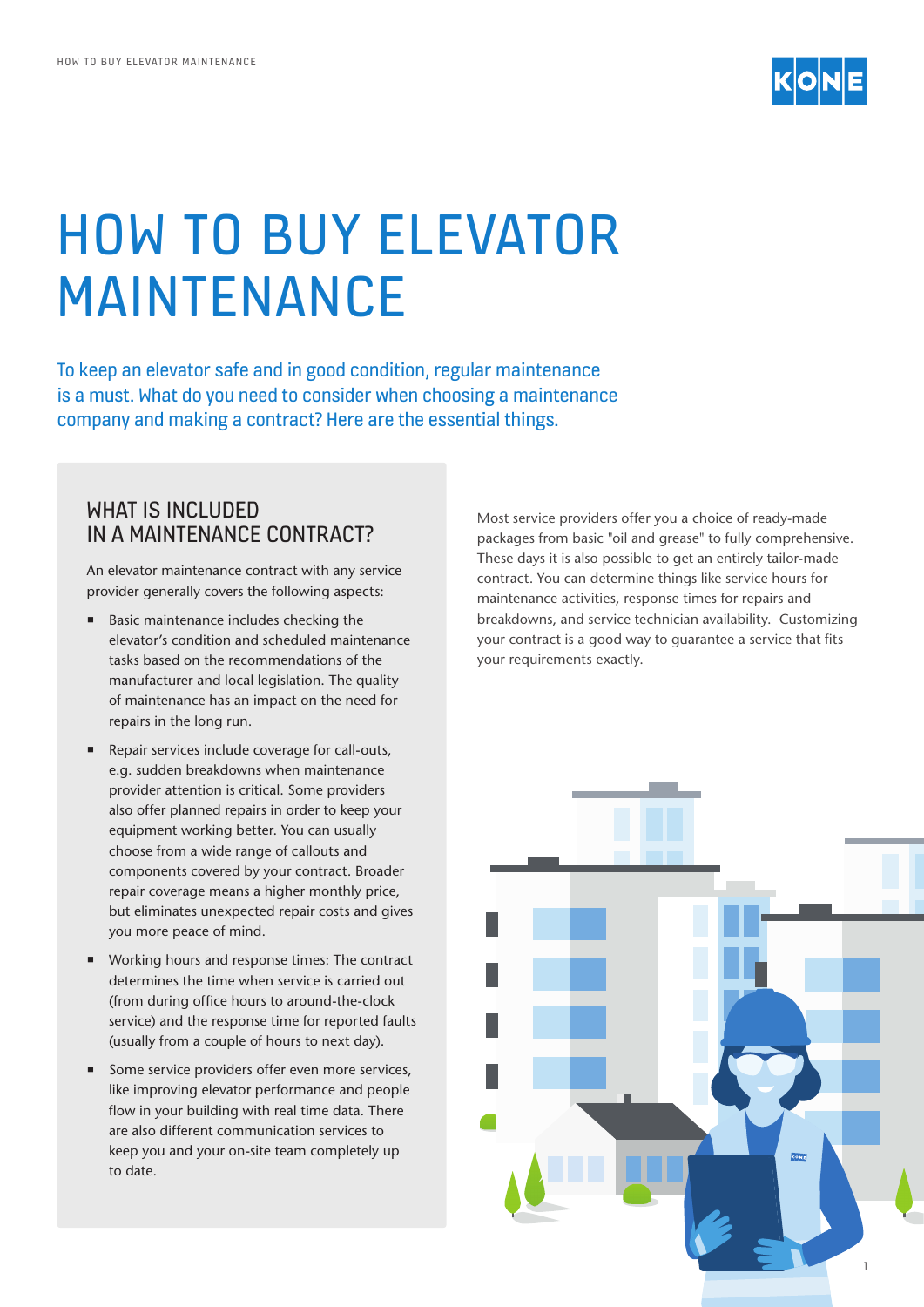# WHAT ARE YOUR NEEDS?

When choosing services and options for your maintenance contract, take into account the different needs of the building, the equipment and the users.

#### How many elevators are there in the building?

How are the elevators used, and are some of them more important than others? Which elevators are used by tenants or visitors, and is there a service elevator for the delivery of goods?

#### How many stops are there?

In tall buildings, the elevator is in more frequent use. This can have an impact on maintenance needs.

#### What kind of building is it?

Is the building open 24/7 or only during office hours? Some service providers can adapt their maintenance and customer services to suit building opening hours and the needs of the customer.

#### How old are the elevators?

The age of your equipment naturally affects the service needs. Older elevators generally require maintenance of a different kind.

#### Which brand are they?

Different makes and models have different service needs, and these affect maintenance. However, the brand of your elevator need not determine your choice of service provider. Some service companies can effectively maintain all brands of elevator.

#### Did you know that elevators also have lifecycles?

Many larger maintenance providers are able to analyze the condition of your elevator and to suggest upgrades or modernization.

#### Are users dependent on your elevator?

 If some users are absolutely dependent, such as people with reduced mobility, it is important that elevators function well all the time and that possible problems can be predicted?

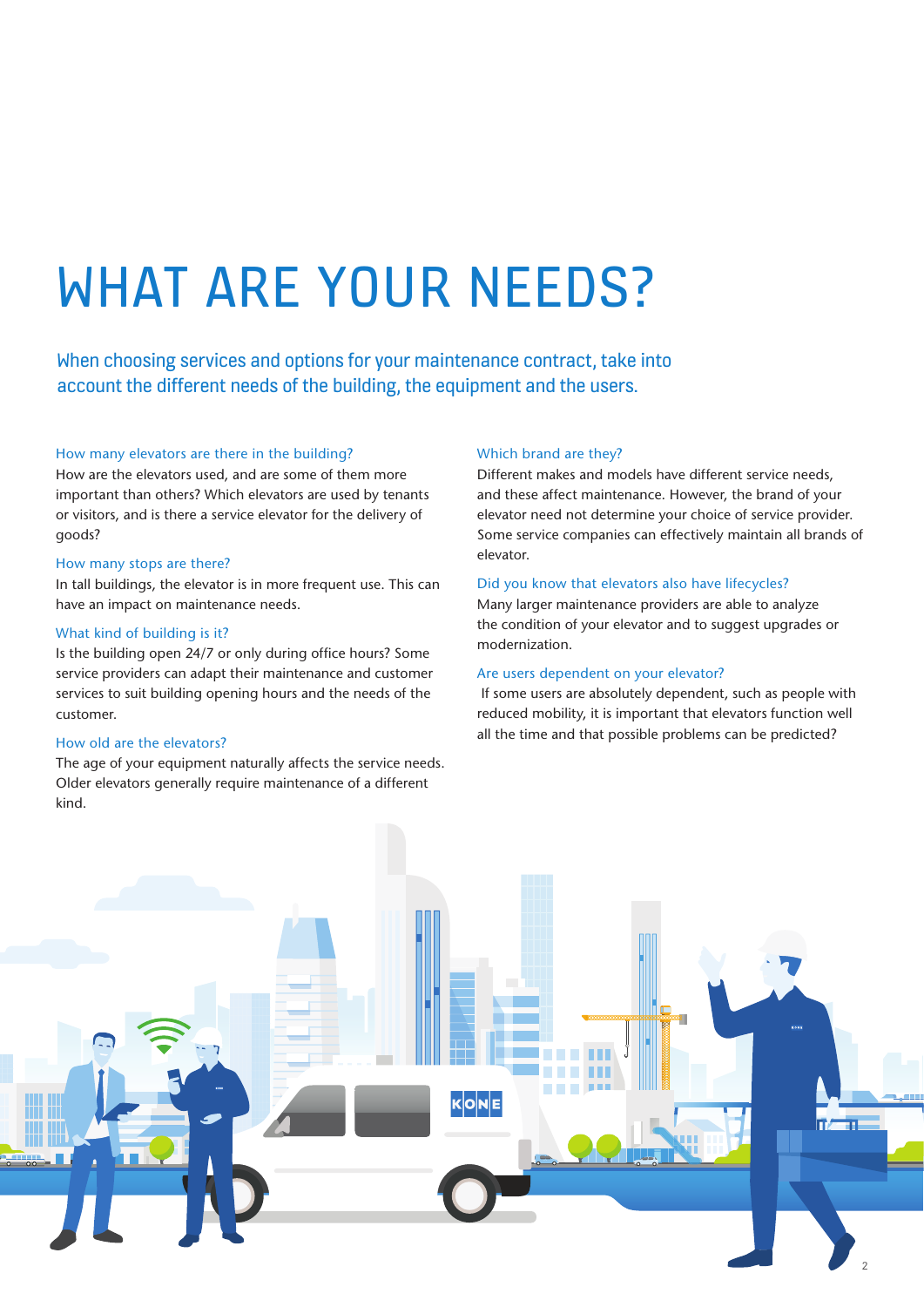#### WHAT AFFECTS THE COST OF ELEVATOR MAINTENANCE?

Service providers usually suggest that you choose from different levels of repair coverage and response times, among other things. It is important to be clear about what is included: does the contract really include all the services and repairs that you think it does? Rather than focusing on contract price, consider total cost of ownership: the actual cost of taking care of your elevator on a yearly basis. A comprehensive contract can give you peace of mind and help avoid unpleasant surprises caused by extra invoices and costs.

One call-out during an evening or weekend might end up costing more in the long run than a more comprehensive repair covered by a contract. Regular high-quality maintenance and planned repairs from a skilled service provider will reduce sudden breakdowns and call-outs as well as surprise costs.

#### HOW AVAILABLE IS YOUR SERVICE PROVIDER?

The options for communication and getting information vary greatly between service providers. Some maintenance companies may only offer telephone service during office hours; some have a chat service on a website; others have customer care available 24/7.

Make sure that your service provider gives you easy access to maintenance data, e.g. maintenance activities and costs. These days you can receive notifications of ongoing maintenance work, view upcoming maintenance visits, and make service requests via a mobile app.

New digital channels are valuable in the sense that they bring great transparency to maintenance services. You are constantly aware of all work that is undertaken and of upcoming repairs, helping you prepare budget-wise.

#### INTELLIGENCE FOR BUILDINGS AND ELEVATORS

With new technologies like the Internet of Things and artificial intelligence becoming a part of everyday life, more and more building systems are now connected to the cloud. This includes elevators: with sensors monitoring the elevator 24/7 and a flow of data in constant analysis, new intelligent services can detect any abnormalities that might cause a fault. This way, problems can be fixed before they even happen, preventing unexpected downtime.

It is smart to make sure your service provider is future-proof. The best maintenance companies can connect any elevator, even old models, to intelligent services that are quickly becoming the norm.